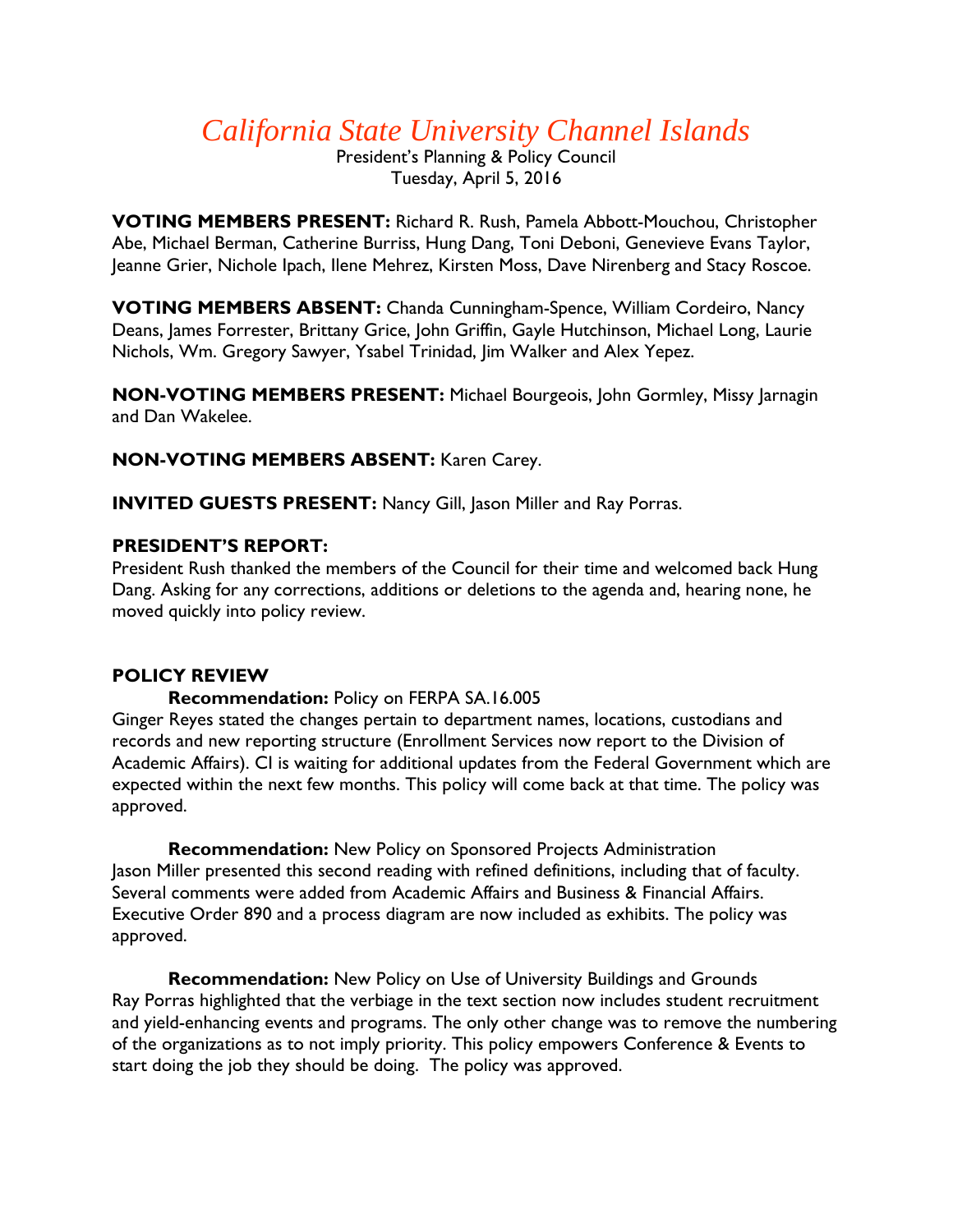**Recommendation:** New Policy on Conducting MPP III and IV Searches Jeannie Grier shared the policy was passed by Academic Senate. It is coming back for a second reading with the title changed to include MPP III and MPP IV. The policy was approved.

**Discussion:** Policy on Pre-Approval of Institutional Grants Proposals AA.01.004 Jason Miller indicated the spirit of the policy remains the same. The revisions clarify instructions for gaining written pre-approval including the commitment of resources, especially, those regarding space. Definitions have been updated and communication advised between parties involved. Specific examples are given to what is required before an institutional grant is reviewed and submitted to the Vice Presidents for pre-approval. Jason stressed the importance of the written documentation when it comes to the budget. Jeanne Grier questioned the flow diagram and when Cabinet approval is necessary. Jason indicated Vice Presidents approve proposals regarding staff and the Cabinet would be involved in space or post-grant institutionalization proposals.

President Rush added that if one Division applies for an institutional grant, the other Divisions will be made aware. This should eliminate space and staffing surprises as well as budgetary impacts on Divisions. President Rush asked for PPPC members to share this policy within their areas and bring concerns back to Jason.

#### **Discussion:** Policy on Postings and Signage CM.02.005

Nancy Gill indicated this review was centered on making the definitions consistent. The phrase 'university official' was changed to 'approvers' and 'public spaces' is now consistent with the art policy, adding 'visitors' to the definition.

Nichole Ipach mentioned the Campus Acquisitions Committee will be conducting a full review of the art policy and Nancy will confer with Steve Stratton, Chair. Nancy pointed out a few other updates to titles and Jeanne Grier's suggestion to make the academic program chairs accountable for people that are approving in their area.

Jeanne also asked about postings on columns (pillars within buildings); Nancy stated it was part of the procedure to add columns to prohibited areas. Dave Nirenberg asked about the reference to University Glen. Nancy explained that accountability section points to C & M to approve, University Glen to be accountable for getting the approval. John Gormley suggested revisiting this once we no longer own the Town Center.

Due to the increased discussion, President Rush moved to pull this as a consent item and suggested further comments go to Nancy.

#### **UPDATES:**

#### **Budget**

Missy Jarnagin indicated our budget came in from the Chancellors Office with 61 FTES. The state's budget outlook is still really good with revenues up. But, they not optimistic that additional funding will be allocated to the CSU, at least permanent money.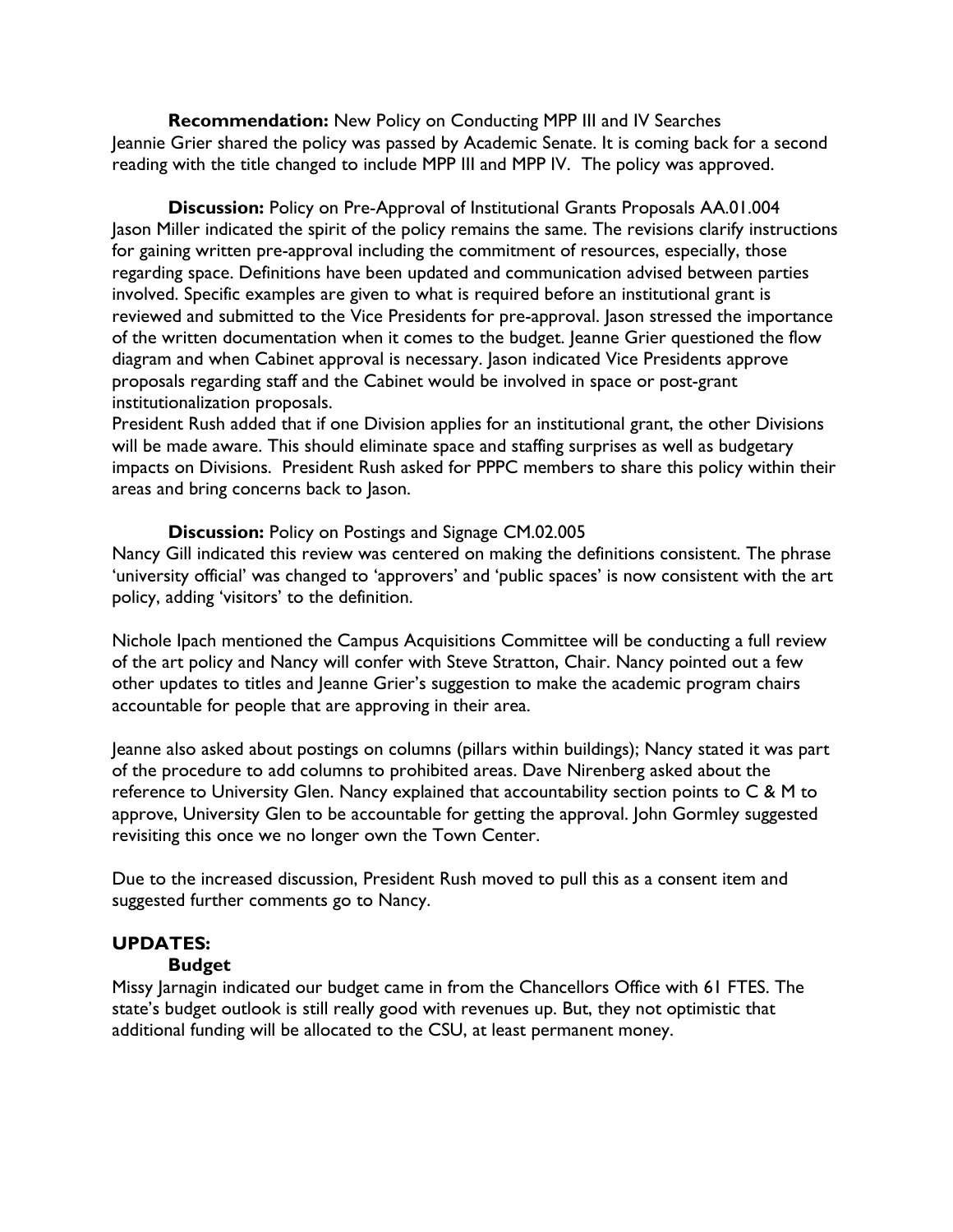The Budget Town Hall meeting was held a couple of weeks ago. All the VP's presented their budget requests for FY16-17. We had a full crowd there so thanks to those who were able to attend. All the presentations are posted online.

Dr. Rush, in his recent visits to Sacramento with Celina Zacarias, received support from all of our local legislatures for the \$101 million request to bring it up to the Trustee's level. President Rush walked through the budget yesterday with President-Designate Erick Beck.

Dan Wakelee noted that the Governor recently signed a minimum wage bill that starts 2022. President Rush agreed that \$15 an hour will impact those areas with significant numbers of student assistants and will have to be in the plan moving forward.

## **CI 2025**

John Gormley noted the two proposals are moving quickly. First, a local apartment developer/ operator, Kennedy Wilson, has been chosen as the development team for the sale of the 328 apartments and the Town Center. The selection committee felt this developer, intent on improving the quality of the University Glen development, was in alignment with the University goals and strategies for CI 2025 program.

The negotiations should be complete for Dr. Rush to present to the Board of Trustees in May. If approved, the apartments will no longer be assets within the Site Authority but, the Site Authority will receive annual ground lease payments as Site Authority still owns the land.

Final proposals for the 32-acre parcel in the east campus are expected soon. Hopefully, these proposals will include a hybrid living community, which includes some properties for rent, some for sale and age-restricted housing.

Planning groups will be reengaged soon for final feedback on how to move forward with the growth of the campus. The campus has made a strategic decision to use some of it for our next capital project, which is identified as Gateway Hall. We will continue to negotiate with the Chancellor's Office.

Jeanne asked how the sale of the apartments impacts the housing priorities (as it relates to CI employees). John indicated that this is a significant issue. John said the seven categories will remain in effect. The University currently has approximately 100 rental units that will maintain a master lease on for existing and incoming faculty and staff; they will explore increasing this number. We will also maintain the master lease in the Town Center for a period of time for Housing and Residential Education.

Catherine Burriss inquired about the status of the 88 rental townhomes. John confirmed those are not a part of this transaction. As leases come up for renewal over the next five years, some (maybe 15-20 / year) will be offered for sale through the property manager, Ventura Properties. Notice will be given to the tenant 60 days in advance for first right to purchase. If the tenant declines, the townhouse will go to market. The UGC, with Eric Blaine and Missy Jarnagin, is working on that plan and looking to implement it within the next month so.